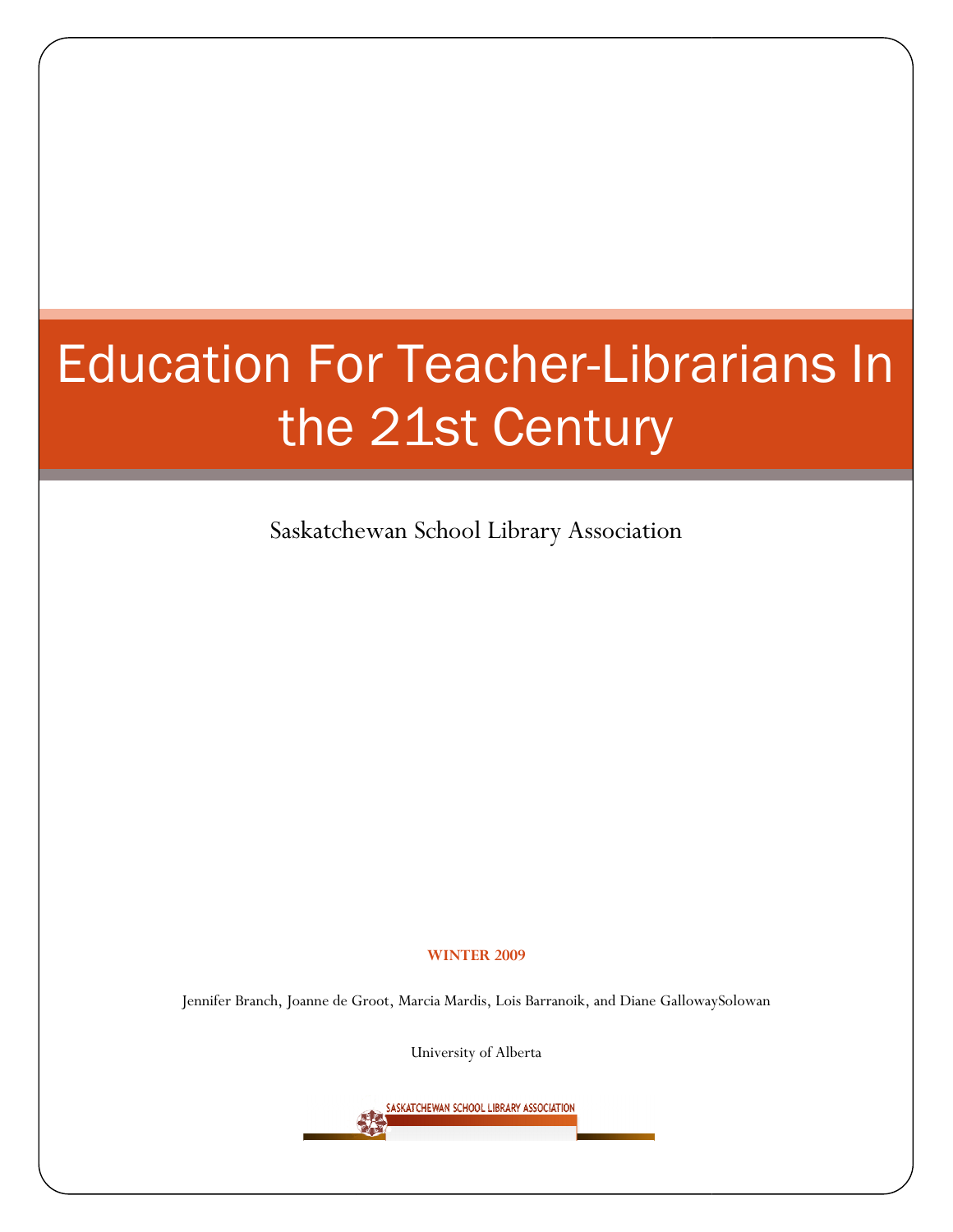# Education For Teacher-Librarians In the 21st **Century**

### Saskatchewan School Library Association

The first time you teach a course in our program, you "go with the flow" and that is just what Jennifer did with the technology course in the Teacher-Librarianship by Distance Learning (TL-DL) program at the University of Alberta. The course had not been updated for several years, focused on issues in technology and gave students lots of choice about which technologies to explore in the class.

When Jennifer first started to teach the course in the Fall of 2007, she was just back from a maternity and unpaid leave and was so excited and eager to learn about the new Web 2.0 technologies that were exciting learners and teachers (and bloggers!) all over the Internet (see, for example, David Warlick's 2¢ Worth, Will Richardson's, Weblogge-ed Joyce Valenza's, Never Ending Search and Doug Johnson's Blue Skunk Blog). Jennifer was surprised (and confused and disappointed) when some of the students in the class didn't share her enthusiasm. Why were some students uncomfortable about exploring these new technologies? Why were some students clinging to Powerpoint and Excel and Webquests, when everything Jennifer was reading and seeing was about the power and possibilities of blogs and blogging, podcasts, Voicethread, and wikis?

Some of the students in the course did jump in with both feet and learn about a few of the social networking tools, but many more were reticent. So quite early into the course, Jennifer sat down with Joanne, who had also taught the course and was feeling the same pull toward learning and exploring the possibilities of Web 2.0 for schools and libraries. We quickly realized that because this was the only technology course we were offering in the whole TL-DL program, we needed to make sure that our students were learning, reading and thinking critically about Web 2.0 and then considering the implications of these tools for teaching and learning.

We felt strongly that PowerPoint, web design and Webquests were not the things that were engaging students on the Internet. Kids are playing with new technologies – uploading videos to YouTube, building relationships on social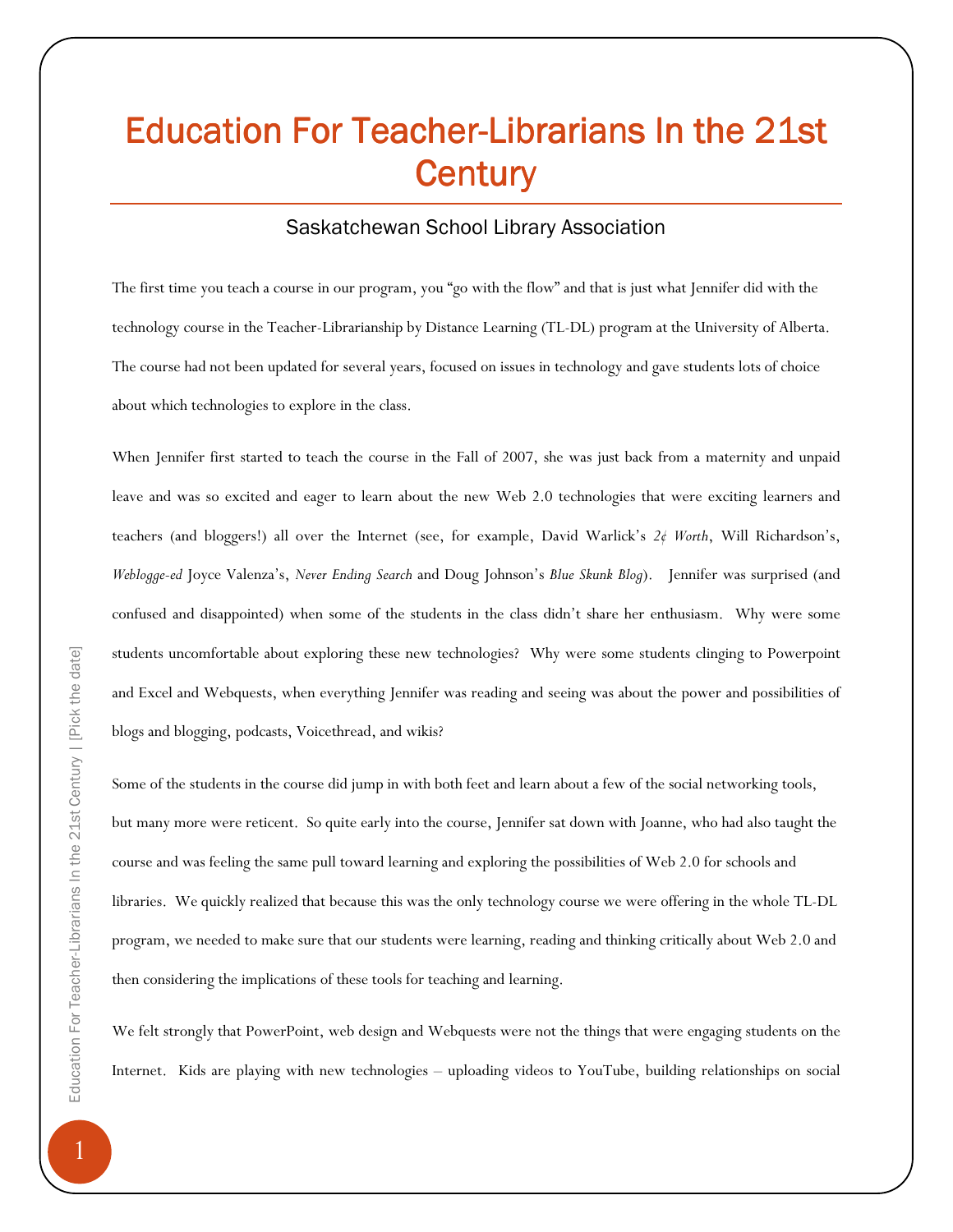networking sites, blogging, and sharing photos using Picasa or Flickr. Our TLs needed to have those same play experiences and so we began to imagine a new course – a course that allowed teachers to play with a variety of web 2.0 tools and then to blog about the experiences.

After making the changes to the technology course, we started to talk about our other courses, the role of the teacher-librarian in the 21<sup>st</sup> century schools and what knowledge, skills and attitudes we needed to be developing in our program. This conversation continued most Tuesdays and Thursdays for a whole year.

And then the opportunity we had been waiting for arrived. We were successful in our application for a Fulbright Senior Specialist and Dr. Marcia Mardis joined our faculty for three weeks in October of 2008. Dr. Mardis has been instrumental in the writing of American Association of School Librarians' new Standards for the 21st-Century Learner and is a prolific researcher and conference presenter in the area of school libraries. This was our chance to work with a leader in the field and take a good hard look at our program. In preparation for Dr. Mardis' visit, we surveyed all of our recent Master of Education in Teacher-Librarianship graduates to find out more about what they were doing in schools and school libraries, how well prepared they felt they were based on their education, and what trends and issues they saw emerging in their work.

Our former students told us that:

- The M. Ed degree empowered them to take on greater leadership roles in their schools and districts.
- The program was transformational both personally and professionally.
- The online format provided them with flexibility and the opportunity to succeed while managing their diverse work and home responsibilities.
- They would highly recommend the program to others.
- They developed professional contacts and friendships across the country and in several other countries around the world.
- They enjoyed focusing on global issues of teaching, learning and the school library while having the opportunity for choice in assignments that could be tailored to unique situations and professional learning needs.
- They enjoyed the thoughtful, high quality discussions.
- They appreciated the quality instruction and the support of the TL-DL administration and community.
- This program will make you a better teacher not just a teacher-librarian.
- "What is learned and discovered in TL-DL is for all teachers, not just teacher-librarians."
- The program is reasonably priced compared to similar programs in Canada and is a deal compared to programs from the US.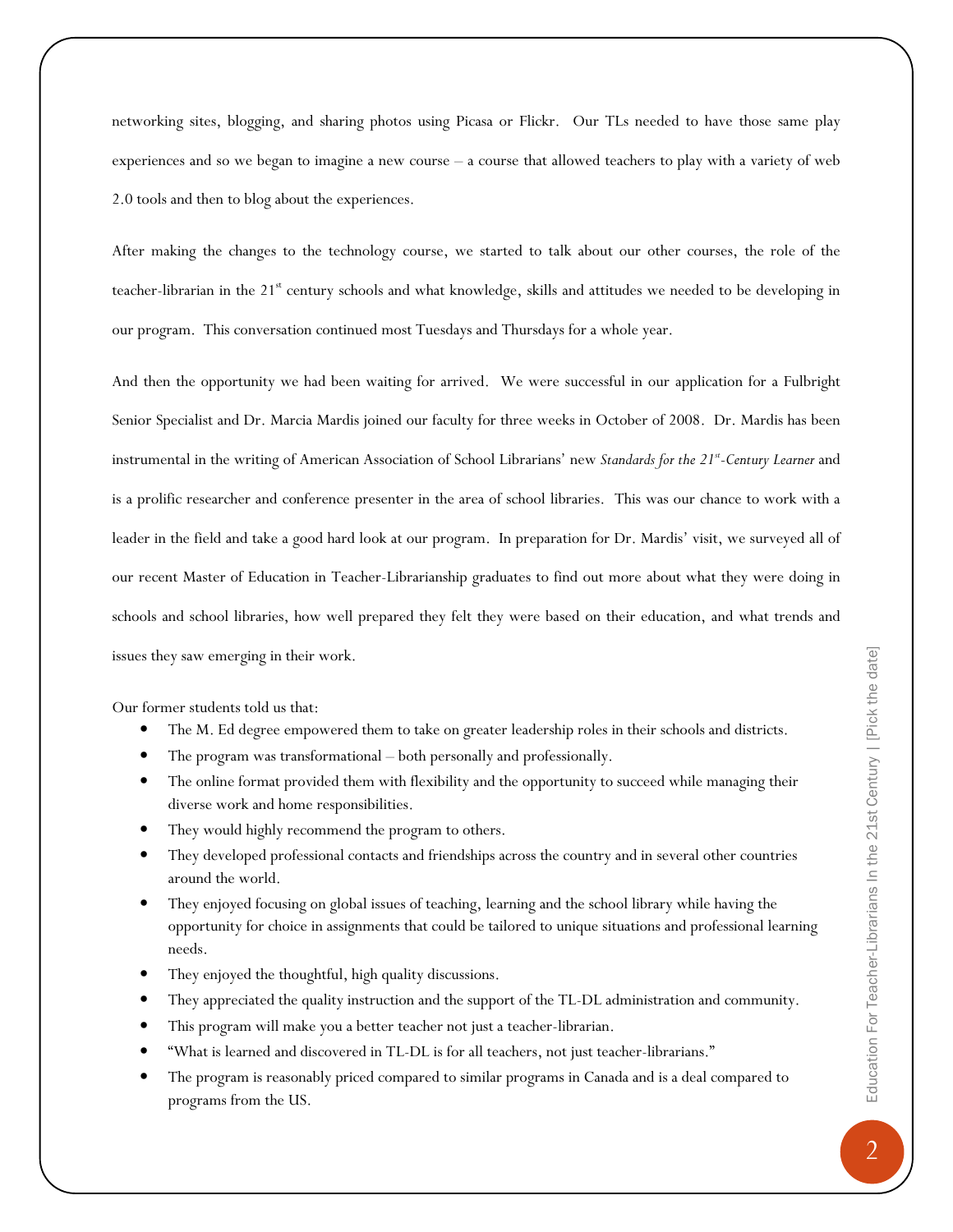Using these findings and pulling all the learning outcomes from each course, we re-visioned the curriculum.

From this work, we developed seven courses which combine and re-imagine certain topics from our current program and add new ones. For example, we saw a need for a new course in multiple literacies with an emphasis on reading. We also realized, from both the survey and our own reading and thinking that the leadership role of the teacherlibrarian needs to be the integral part of every course. We also recognized that allowing students' choice in assignments was making learning meaningful for our students (Barranoik, 2004) .

The seven courses that form the core of our new program are:

#### EDES 549 The Leadership Role of the Teacher-Librarian

Explores leadership in schools with an emphasis on the historical, current and potential importance of information-rich learning environments. Includes an exploration and critical evaluation of the leadership, management and policy creation for facilities, programs, staffing, budgeting, technology, collections, and reporting.

#### EDES 544 Technology Applications

Explores leadership in schools with an emphasis on learning new and emerging technologies for informationrich learning environments. Includes an exploration and critical evaluation of variety of technologies and demonstrations of how they might be used in teaching and learning.

#### **EDES 546 Resource Selection and Evaluation Resource Selection**

Explores leadership in schools with an emphasis on the selection and evaluation of print and digital resources for information-rich learning environments. Includes an exploration and critical evaluation of fiction, reference materials, informational texts, periodicals, databases, and digital learning objects.

#### EDES 542 Inquiry-based Learning

Explores leadership in schools with an emphasis on inquiry-based learning. Includes an exploration and critical evaluation of the nature and culture of inquiry, process approaches to inquiry, and demonstrations of how to incorporate inquiry in teaching and learning.

#### EDES 541 Resource Organization and Management

Explores leadership in schools with an emphasis on the organization and management of print and digital resources for information-rich learning environments. Includes an exploration and critical evaluation of leadership, management and policy creation for collections and the organization of resources.

#### EDES 543 Multiple Literacies

Explores leadership in schools with an emphasis on the cultural, social, commercial, and educational issues raised by multiple literacies. Includes an exploration of different theories of reading and practices of literacy in an era of rapid cultural and technological change.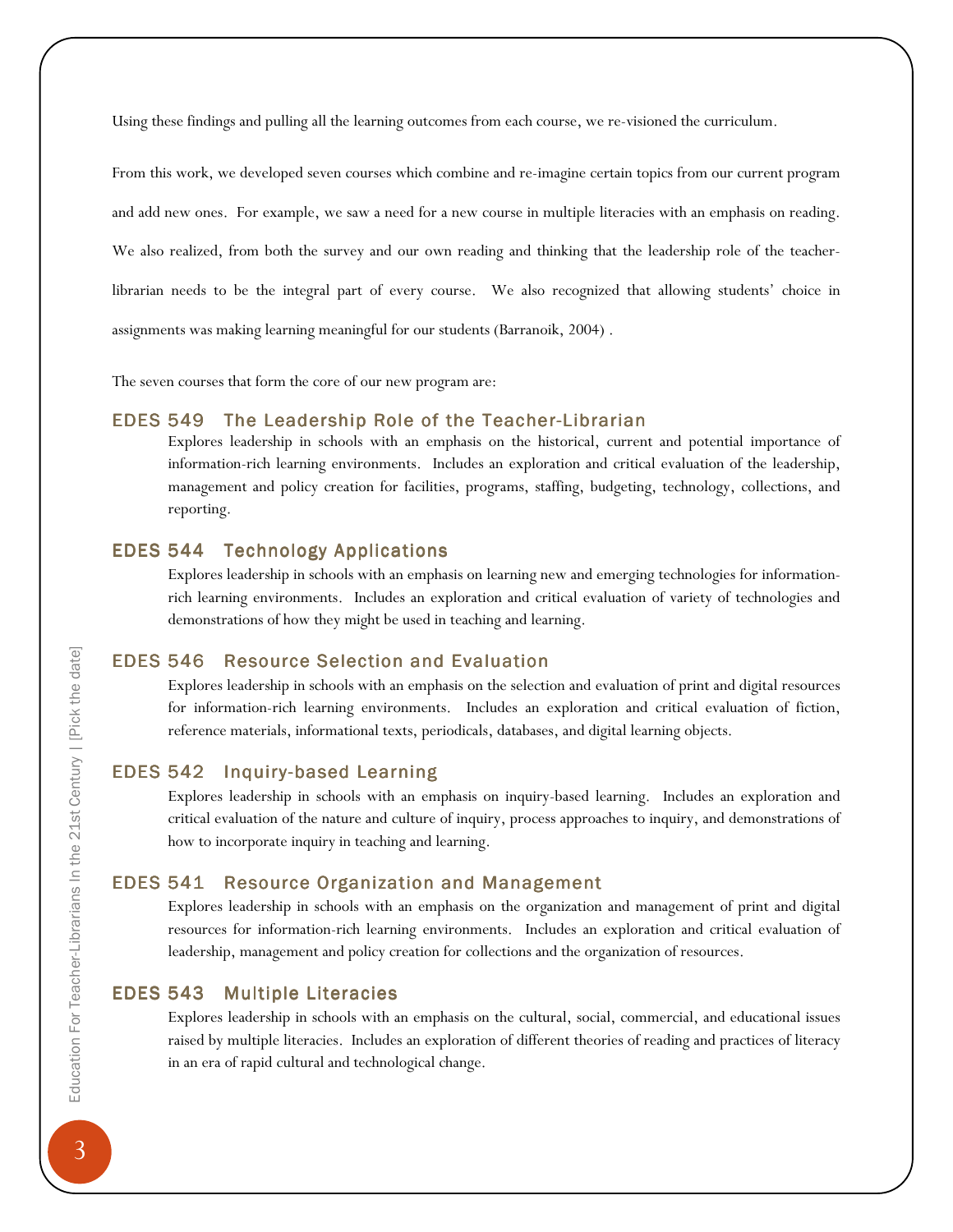#### **EDES 545 Technology Integration**

Explores leadership in schools with an emphasis on new and emerging technologies for information-rich learning environments. Includes an exploration and critical evaluation of leadership, management, research and policy creation for technology integration.

These seven courses along with the three required courses from the Department of Elementary Education make up the 10 courses – 30 credits -- required for the degree. Having all seven courses be required of all students in the TL-DL program is a shift. In the past we have had a much more "choose your own adventure" model, as Dr. Mardis called it. While this allowed students a lot of choice, it meant that some students had "holes" in their education.

We have also come to believe that we are committed to education for teacher-librarianship at the Master of Education level. We strongly believe that teacher-librarians are school leaders and, as such, need to have the same degree as other school leaders – the Master of Education degree. As a result, we developed a new mission for the program and have developed these guiding questions:

#### **Mission and Values**

Education for teacher-librarianship at the University of Alberta is provided at the graduate level.

The program is built on the University of Alberta's Four Commitments from Dare to Deliver:

- Discovery learning
- Incubating Scholarship
- Community Engagement Near and Far
- Building the Transformative Organization

Using these Four Commitments, the Master of Education in Teacher-Librarianship develops school and professional leadership in inquiry, literacies, technology, and resources through meaningful learning experiences. Study in this program focuses on curriculum, community, consultation, collaboration, coordination, and communication.

#### Guiding Questions Questions

- What does it mean to be an educator?
- What knowledge, skills, and attributes are needed by learners?
- What does in mean to be a leader in your school? in your profession?
- What does it mean to be a 21st century teacher-librarian?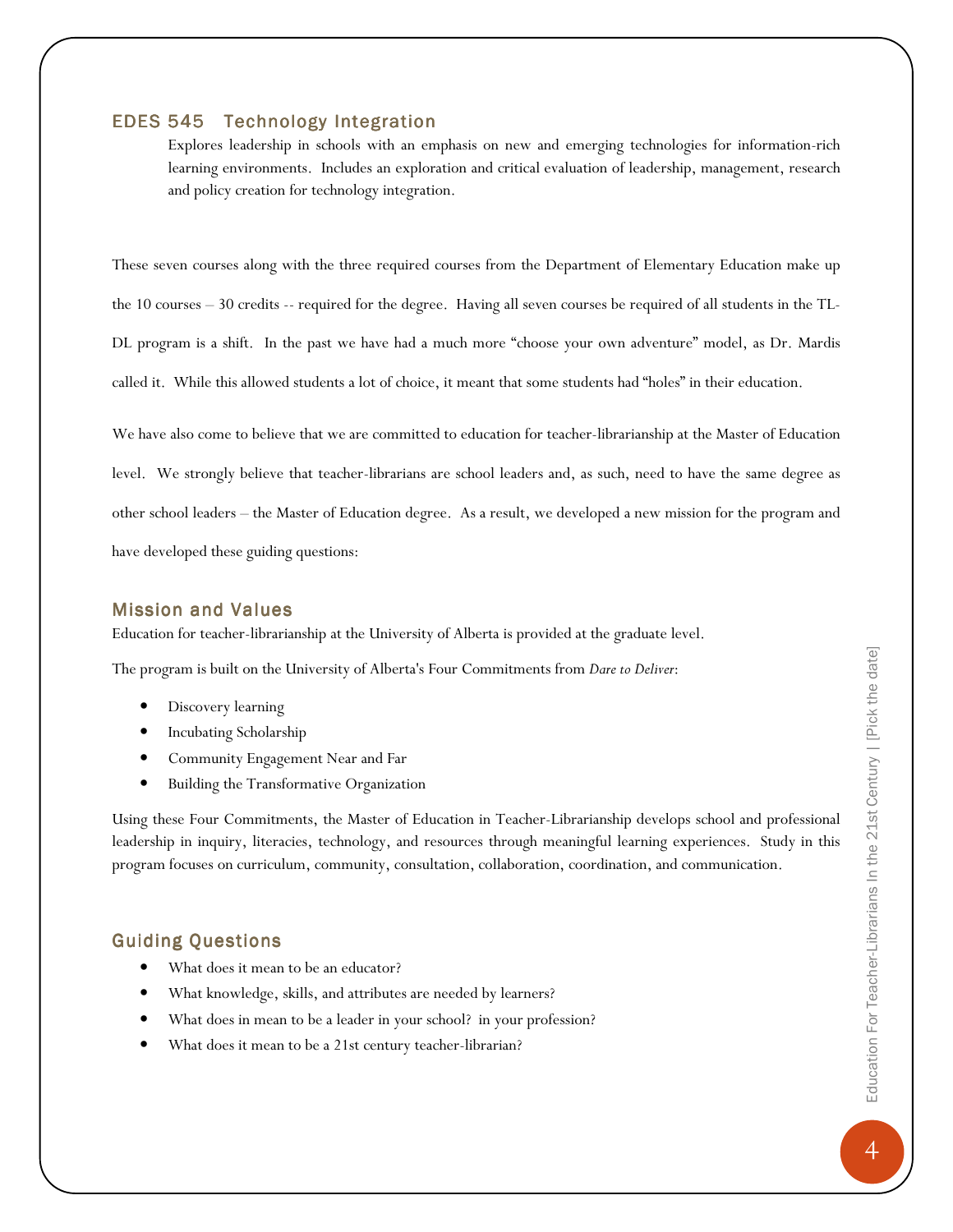Our discussions also led us to imagine a cohort model for the program. As the program has grown, it has become increasingly difficult to advise and manage students in the "choose your own adventure" model. A cohort model would allow students to develop strong ties with colleagues from across the country and would allow us to build leadership skills into each course in a focused manner. It also frees up time for faculty and instructors to develop, refine and revise courses and build on shared learning experiences in previous courses. Instructors and students are able to "hit the ground running" in each successive course - all students know their classmates and understand the learning technologies involved in online courses.

The following is a tentative course plan for the first cohort into the new program.

#### **Tentative Course Plan**

| Winter 2010 | EDES 540 The Leadership Role of the Teacher-Librarian |
|-------------|-------------------------------------------------------|
| Summer 2010 | <b>EDES 544 Technology Applications</b>               |
| Fall 2010   | EDEL 567 Research Methods                             |
| Winter 2011 | EDES 543 Multiple Literacies                          |
| Summer 2011 | EDES 546 Resource Selection and Evaluation            |
| Fall 2011   | EDES 542 Inquiry-based Learning                       |
| Winter 2012 | EDEL 561 Curriculum Foundations                       |
| Summer 2012 | EDES 541 Resource Organization and Management         |
| Fall 2012   | EDES 545 Technology Integration                       |
| Winter 2013 | EDEL 900 Capping Course                               |

While we are excited about our new program, we are still committed to delivering a high quality program to those students in our diploma and MEd streams. As new courses become available, they will be offered to both cohort and non-cohort students. We are also hoping to offer some of our new and revised courses to former students who are interested in further professional development. This may take a few years to happen, but the seeds have been sown.

One former student told us that "the TL-DL program is a comprehensive, well-planned program for the preparation of teacher-librarians. The administration and teachers are committed to strong learning experiences and the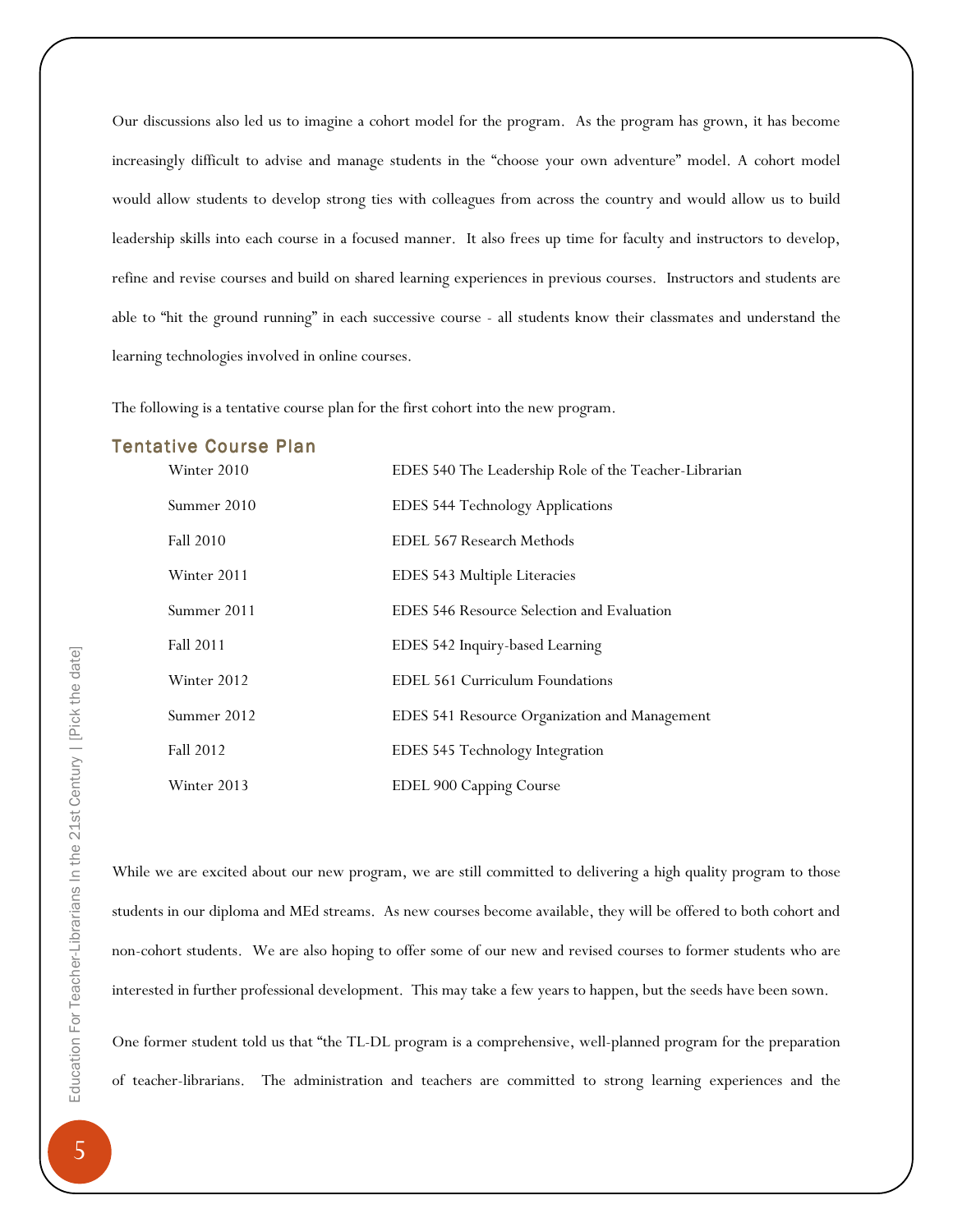assignments are linked directly to your work in libraries." We continue to be committed to these values and believe that our new program will be better than ever. As another student told us, "You will have a very solid foundation and the skills to change your world and change the world your students are creating in the future. It is empowering!"

Consider joining us in this new and improved TL-DL program by applying to be part of the first cohort, which will start courses in January, 2010. We will be reviewing applications for the first cohort in April and October, 2009. For more information, contact Jennifer Branch at jbranch@ualberta.ca and/or check out our website at www.quasar.ualberta.ca/tl-dl.